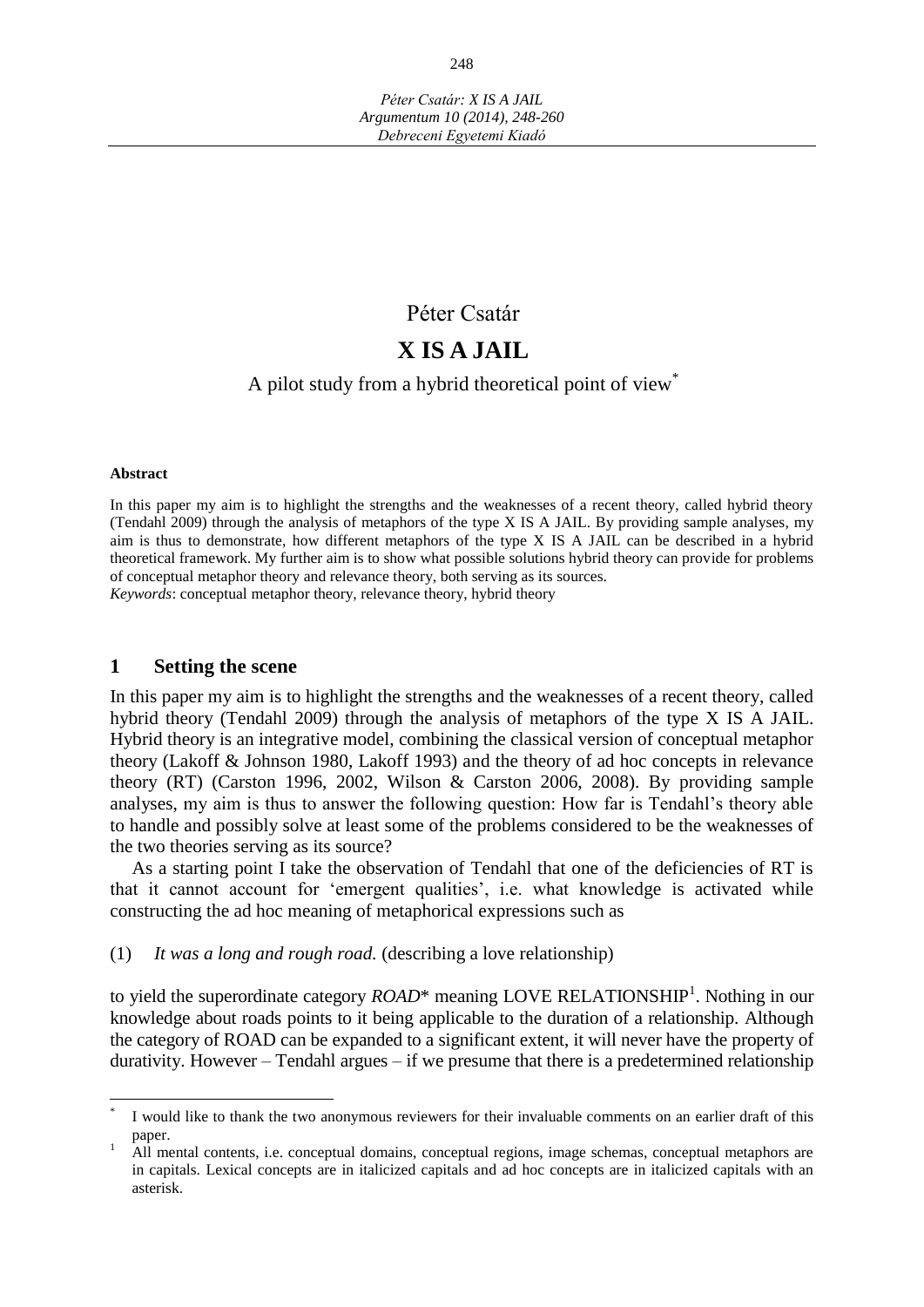between the domains of ROAD and LOVE in the mind, i.e. if conceptual metaphors exist, then there is a ground which can be drawn into the interpretation of metaphorical expressions.

Therefore, it is clear that it is the metaphor LOVE IS A JOURNEY with the help of which the ad hoc, contextual interpretation of *ROAD*\* is possible. That is, Tendahl rejects the thesis of relevance theory according to which metaphors play an unimportant role in the interpretation process. Instead, he argues that relevance theory benefits from integrating the system of conceptual metaphors into the knowledge system that is assumed to be essential in the interpretation of utterances. *The question, of course, is how it is possible to integrate conceptual metaphors into a relevance theoretical framework.*

On the other hand, while cognitive metaphor theories come up with significant results in spotting metaphorical systems, they fail to give an answer to the question relating to the mental processes that provide a basis for the way the mind applies these metaphorical systems in a given speech situation while processing a metaphorical phenomenon. Tendahl assumes that this deficiency of conceptual metaphor theory can be eliminated with the help of the mechanisms borrowed from relevance theory. Namely, relevance theory concentrates precisely on how given meanings are constructed in given speech situations. *Therefore, the question that arises is, how ad hoc meaning construction processes from relevance theory can be integrated into a version of the conceptual metaphor theory.*

Tendahl's theory can be treated as an integrative approach that seeks an answer to the complex question of how, on the one hand, mental phenomena, i.e. metaphor- and knowledge systems, and inferential schemes which are prerequisites for the mind to process a metaphorical expression, can be united in a single model and, on the other, how contextually relevant factors given in a discourse which definitely influence the mental processing of metaphorical expressions can be described.

In the forthcoming sections, first the basic concepts of Tendahl's theory will be introduced followed by the exemplification of the advantages of the model with the help of analysing metaphors of the type X IS A JAIL. Finally, I will highlight some critical points of the theory and further possibilities for research.

## **2 The conceptual apparatus of Tendahl's hybrid theory**

Tendahl's hybrid theory is a combination of certain elements taken from cognitive metaphor research and relevance theory, the aim of which is to describe the processing of metaphorical phenomena in one model. In order to assess the workability of the theory correctly it must be made transparent what elements are combined with each other and how this happens, according to Tendahl's ideas.

## *2.1 Conceptual domain and mental spaces*

The cognitive architecture of the hybrid theory distinguishes conceptual domains and mental spaces. The two similarly sounding terms refer to two phenomena with very different status, although both originate from the conceptual apparatus of cognitive meaning construction. Conceptual domain is one of the key concepts introduced by conceptual metaphor theory and is defined by Croft and Cruse (Croft & Cruse 2004: 15). Conceptual domains are considered stable mental representations stored in long-term memory that contain information belonging to the same experiential domain organized in a system (Tendahl 2009: 198-199). Mental space is one of the basic concepts of blending theory (closely related to conceptual metaphor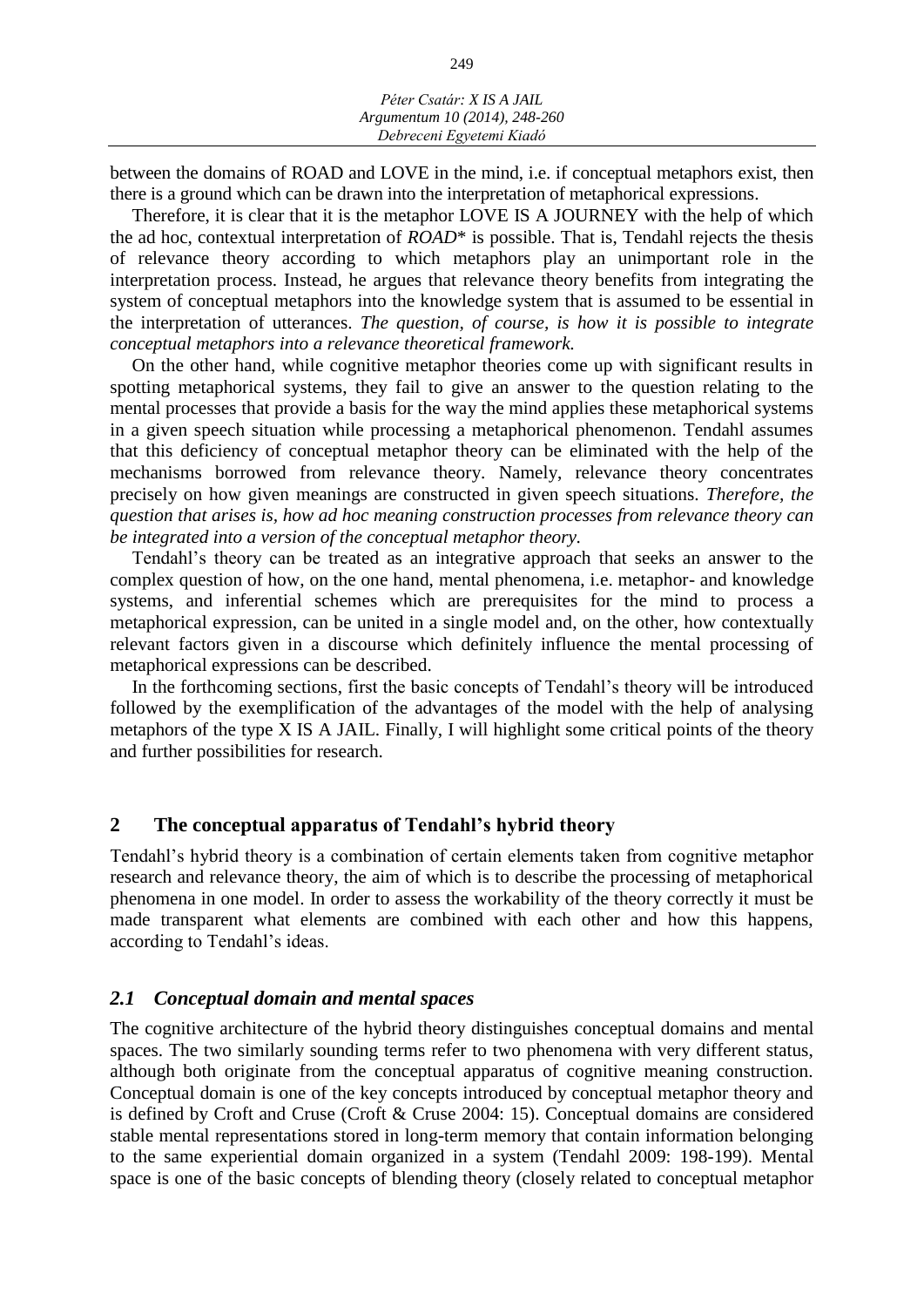*Péter Csatár: X IS A JAIL Argumentum 10 (2014), 248-260 Debreceni Egyetemi Kiadó*

theory) and unlike conceptual domains it is a cognitive space constructed in the process of online meaning construction, in which the representations, i.e. meaning structures, have particular values based on the situation.

In other words, while conceptual domains store context-independent information and are part of long-term memory, mental spaces are cognitive spaces where situational valid, i.e. context-dependent, information is processed and constructed (Tendahl 2009: 131). Another difference is that while conceptual domains typically contain information relating to one particular experiential domain (e.g. JOB, HEALTH, LOVE, JAIL), mental spaces may unite more than one conceptual domain at a time through the structures originating from these: My *JOB*\* is a *JAIL*\* (Tendahl 2009: 135).

#### *2.2 Lexical concepts and the reinterpretation of ad hoc concepts*

The cognitive architecture considered by Tendahl (2009) to be generally relevant is further differentiated below the level of conceptual domains. Taking the cognitive linguistic conception of conceptual domains as a starting point, he considers the domains as configurations of concepts. These informational units are identified by Tendahl as lexical concepts, and – since they are the building blocks of conceptual domains – he regards them as stable and context-independent informational units. The meaning created as a result of situational meaning construction he labels as ad hoc meaning following Carston's notation. Its main source is, of course, the lexical concept, out of which an ad hoc meaning fitting the situation emerges as a result of the interplay of different factors. However, unlike Carston he denies that it would be possible even in principle for a lexical concept to appear in an utterance without any further modification: "every lexical item requires pragmatic modifications and is therefore understood in the form of an ad hoc concept" (Tendahl 2009: 195). According to Tendahl, every utterance eventually contains ad hoc concepts, thus in the hybrid theory we encounter a more radical notion of ad hoc concepts than in Carston's conception.<sup>2</sup>

Let us consider the following example. We have received a letter from an aunt at whose house we spent many summer holidays.

#### (2) *November has passed. The leaves in the park have already fallen from the trees.*

The lexical concept *LEAF* associated with the word *leaf* supposedly contains the linguistic information that retains the morphological and phonological properties of the word. These properties are basically context-independent, or at least are context-sensitive only to a minimal extent. In the same way, what role the concept *LEAF* can assume in a sentence is also contextindependent. Nevertheless, in the present context our world knowledge pertaining to leaves is also part of the lexical concept. A leaf, as part of a plant, has its own biological morphology (stem, leafstalk, veins etc.), its own size and pattern and is presumably green. Such a leaf does not occur in nature, of course, since it is not specified to which plant it belongs. These essential features comprising the lexical concept *LEAF* are subjected to an adjustment process in a given context, the point of which is that the essential features of the lexical concept assume the concrete meaning fitting the context, i.e. the ad hoc concept *LEAF\** emerges.

 $\overline{a}$ 

<sup>2</sup> Recently Carston has also modified her views on ad hoc concepts, but still argues that contexts are possible where the lexically encoded meaning is sufficient. See Carston (2010: 159, especially fn. 4 citing the literature on the question).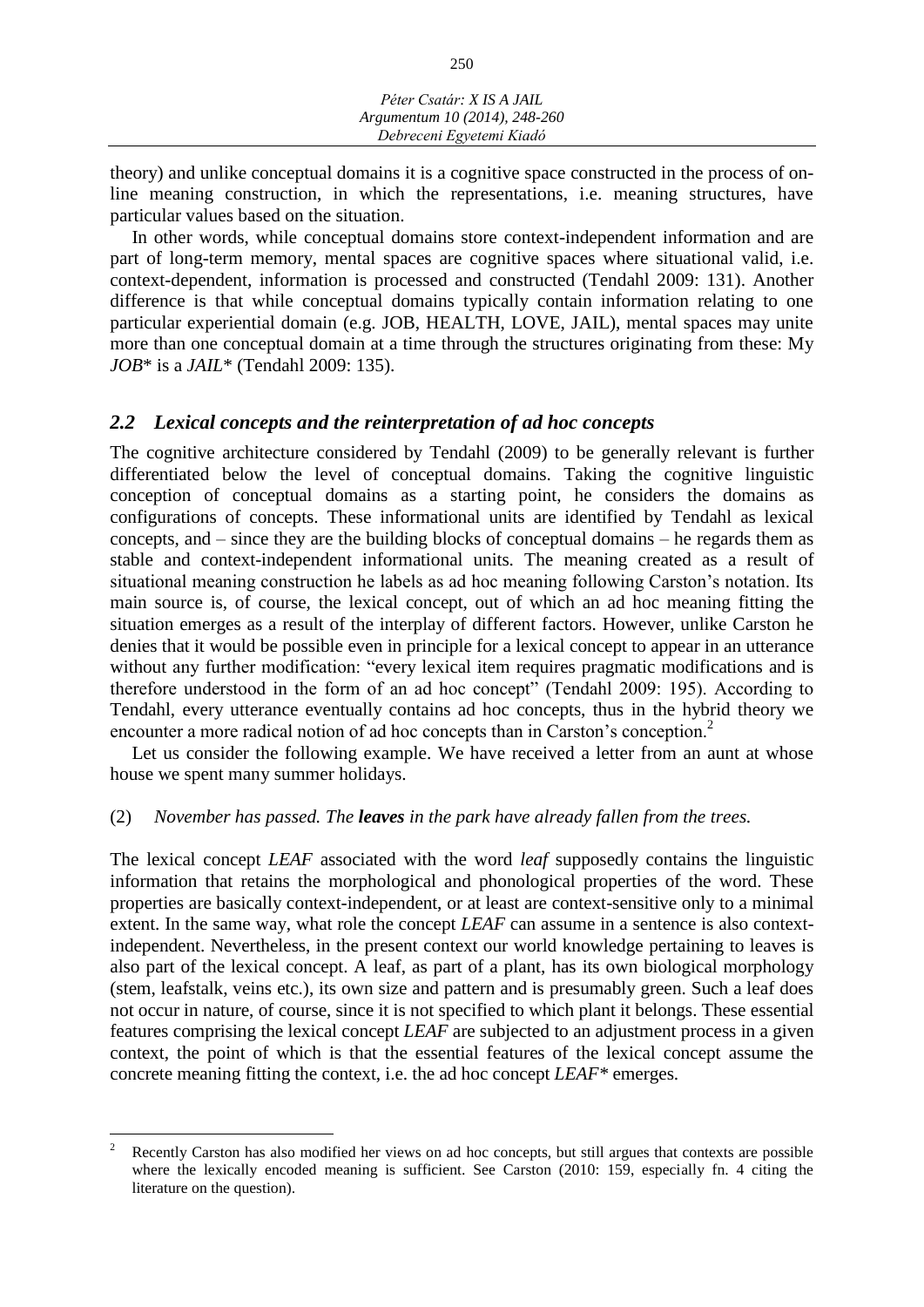| Péter Csatár: X IS A JAIL     |  |
|-------------------------------|--|
| Argumentum 10 (2014), 248-260 |  |
| Debreceni Egyetemi Kiadó      |  |

In our case the context-independent concept *LEAF* is shifted in a certain direction, namely in the direction of the leaf of a tree, more precisely to that of a fallen leaf of a tree (*LEAF\**). This leaf has already some sort of shape, size and it – since it is autumn – will not be green, but rust-colored. The hearer arrives at the ad hoc meaning of the word *leaf* as a result of the interplay of the following factors: the expectations of the hearer motivated by the context and the section of his encyclopedic knowledge about the world that is relevant in the context; it is also part of this knowledge that the speaker's behaviour makes it obvious that the utterances at hand are relevant for him.

The production of ad hoc concepts is a fast, automatic and unconscious inferential process, though it can be made conscious. According to the hybrid theory, there has to be a mental structure that facilitates this process. In other words, a structure that opens up lexical concepts to stimuli from the context, and – vice versa – a structure that is responsible for ensuring that the stimuli from the context affect the context-independent information stored in the lexical concept in a pre-channeled and synchronized way so that the ad hoc concept fitting the discourse can evolve. Tendahl calls this mental structure the conceptual region, and by this he practically extends the relevance theoretic conception of lexical concepts.

## *2.3 Conceptual region and free slots*

The notion of conceptual region is a central category of the hybrid theory and it is defined by Tendahl as follows:

A conceptual region is a context-independent unit related to a particular word. Therefore, conceptual regions are accessed and ad hoc concepts are constructed on the basis of conceptual regions. Thus, conceptual regions are the structures which constitute lexical semantics. However, *in a particular discourse situation we automatically and directly create a contextually modulated version of a conceptual region, i.e. an ad hoc concept* (italics added – P. Cs.). This process is studied in cognitive pragmatics. The conceptual region provides us with some lexical information plus procedural information about how to create the ad hoc concept. In that sense, conceptual regions are blueprints for ad hoc concepts. (Tendahl 2009: 200)



*Figure 1: Tendahl (2009: 203)*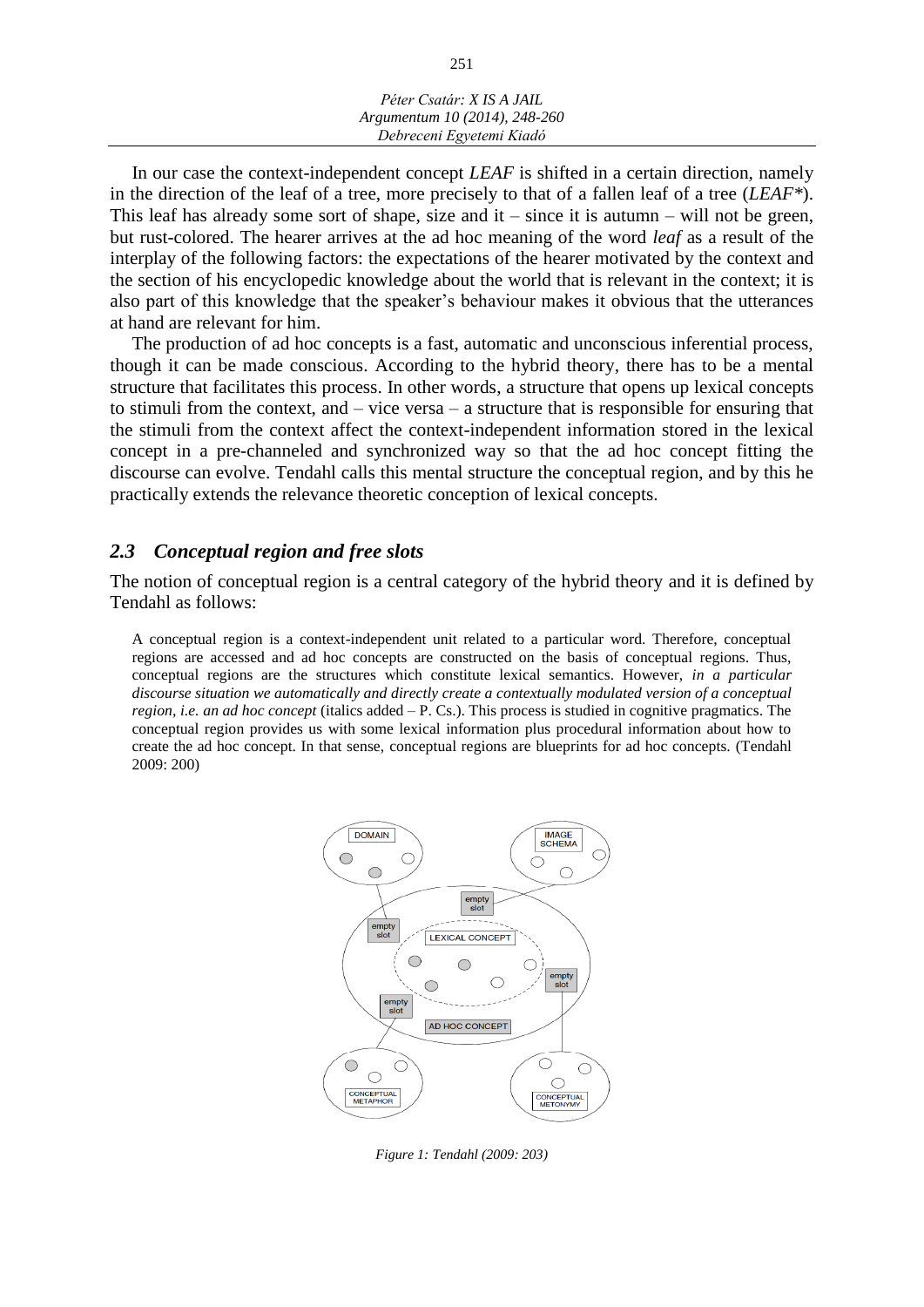*Péter Csatár: X IS A JAIL Argumentum 10 (2014), 248-260 Debreceni Egyetemi Kiadó*

Thus, the notion of conceptual region includes – beyond the basic features of the lexical concept – those pieces of information which are already available in relation to how ad hoc concepts can be constructed from lexical concepts that are at the core of the conceptual region. These informational "spots" function as free slots within the region, providing access to other external knowledge structures via a connector element in order to be able to establish a connection with another conceptual region.

The words in an utterance (more precisely the conceptual region activated by them and their role in the clause structure) play the role of the stimuli that activate knowledge structures functioning as connectors. A connector may connect to a free slot because there is a previously given connection of some kind between the conceptual region and the external knowledge structure containing the connector (for example a conceptual metaphor). These are labeled by Tendahl 'entrenched free slots'.<sup>3</sup>

(3) *Ruude is a tree.* (Tendahl 2009: 212)

 $\overline{a}$ 

This utterance is used by a speaker in a conversation about football players to characterize the striker's advantages. It means Ruude is a tall player with excellent heading skills. The word *tree* in (3) is used in a metaphorical sense. In Tendahl's analysis, it is this word in utterance (3) that serves as a connector element. It points to a free slot of the conceptual region TREE and has the function of establishing a connection with PEOPLE ARE PLANTS within the domain of conceptual metaphors. This free slot is entrenched, because *X is a tree* exemplifies a conventional metaphorical structure. It is this knowledge about conventional metaphors that exerts contextual pressure on the activation of the conceptual region TREE and contributes to the construction of the metaphorical ad hoc concept *TREE\**.

It has to be stressed that the knowledge structures appearing in the free slots are not part of the lexically coded conceptual meaning and, though they are not part of the conceptual region either, the connection may, in some cases, (for instance, in the case of collocations) be very strong. According to Tendahl, these knowledge structures comprise image schemata, conceptual metaphors and conceptual metonymies, knowledge structures that are stored in the long-term memory.

In summary it can be stated that ad hoc concepts are constructed so that on the one hand the conceptual region is activated by the context, which simply means that an element of the utterance exerts sufficient cognitive pressure on the hearer to activate a conceptual region. On the other hand, due to the underdetermination of the activated conceptual region the aim of the interpretation is that the free slots of the conceptual region should be filled by the interference of some kind of external knowledge structure in a manner relevant to achieving the intended effect. As a result of this conceptual modulation, an ad hoc concept emerges that is modified with respect to its features and which fits the context but at the same time still keeps the source activated so that it can be traced back (Tendahl 2009: 201).

In the following I try to show how a metaphorical mapping comes about in this model and how conceptual metaphors can participate in the construction of ad hoc meanings fitting the context.

<sup>3</sup> But it may well be the case that the free slot of the conceptual region is not entrenched at all. In this case we can talk about an 'ad hoc free slot' (Tendahl 2009: 195) and it will be the context that entirely defines what enters the free slot of the conceptual region, i.e. which sources of information are used as a base for constructing the ad hoc conceptual meaning.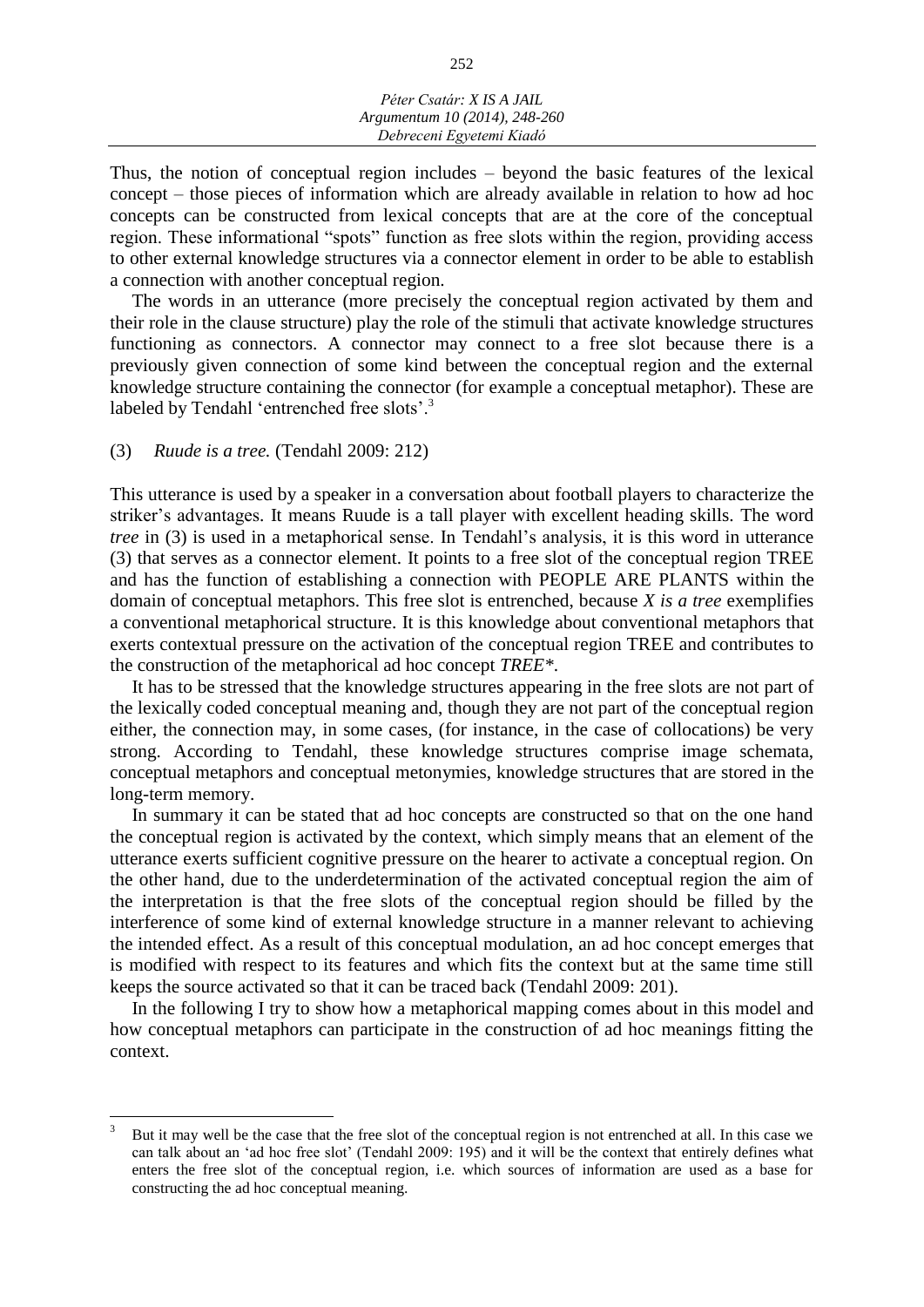## **3 Analyses:** *Love is a jail***.**

Let us consider first the following example:

#### (4) *Love is a jail.*

Our starting point is the connection between two conceptual regions in an utterance whose formal structure is a nominal predicate. From a semantic point of view, both expressions activate two separate conceptual regions whose cores are each constituted by a lexical concept. These concepts have context-independent semantic properties that serve as the basis enabling the ad hoc meaning in the utterance to fit together. Let us first consider the concepts and their elements, and then how the interpretation which we assign to the utterance emerges, i.e. that love is a state one cannot get out of without further struggle.

The lexical concept of *LOVE* would be very difficult to define exhaustively, but this definition is not necessary in Tendahl's model. It is sufficient to posit a minimal definition in order to start the analysis. We assume that the lexical meaning constituting the core of the conceptual region LOVE contains the following basic features with certainty: it is typically an emotional state of a person in which a strong – spiritual and bodily – attraction (desire, affection) towards, and idealization of, another person manifest themselves. The lexical concept of *JAIL* can be described as follows: it is typically a confined space where people stay for a certain amount of time against their own will.<sup>4</sup>

By connecting the two conceptual regions in the utterance, they become each other's mutual linguistic context whose structure is determined by the clause structure (subject + predicate). Hence the clause structure imposes a constraint such that a free slot of the activated conceptual region LOVE has to be filled by one or more elements of the conceptual region JAIL as a connector. If there is no element that can function as a connector, the processing of the utterance will be void of sense for the hearer from a cognitive point of view. Let us consider the following example:

#### (5) *Love is a swimming cap.*

 $\overline{a}$ 

If, during the processing of this utterance, the hearer wants to relate the conceptual regions of LOVE and SWIMMING CAP to each other, presumably he or she has to make a serious effort from a cognitive point of view, since they cannot – or only with difficulty – find an element that they can fit into one of the free slots of the conceptual region LOVE from the conceptual region SWIMMING CAP.

In the case of *Love is a jail* we need to posit the question of what it is that ensures that an element of JAIL can function as a connector in the construction of the ad hoc meaning of *LOVE\**. Tendahl assumes that in order to construct the ad hoc meaning, it must be ensured that the conceptual regions JAIL and LOVE be related to each other. The possibility of this

<sup>4</sup> It is easy to see that we do not need the concept of *JAIL* in order to describe a very general, underdetermined concept of *LOVE*. This is important to point out, since according to the traditional version of conceptual metaphor theory the concepts of emotions, for instance, can only be understood metaphorically, i.e. the mind is dependent on conceptual metaphors when it represents the concept of *LOVE*. Though Tendahl does not touch upon it, one important consequence of his theory is that it enables us to make the distinction between how we talk about love (with the help of ad hoc concepts) and how the mind represents the concept of *LOVE* (with the help of conceptual regions). In addition it does not exclude the assumption that with the help of conceptual metaphors we can facilitate and specify what we intend to say, and – vice versa – by the same token conceptual metaphors stored in our long-term memory can be of help in processing metaphoric expressions.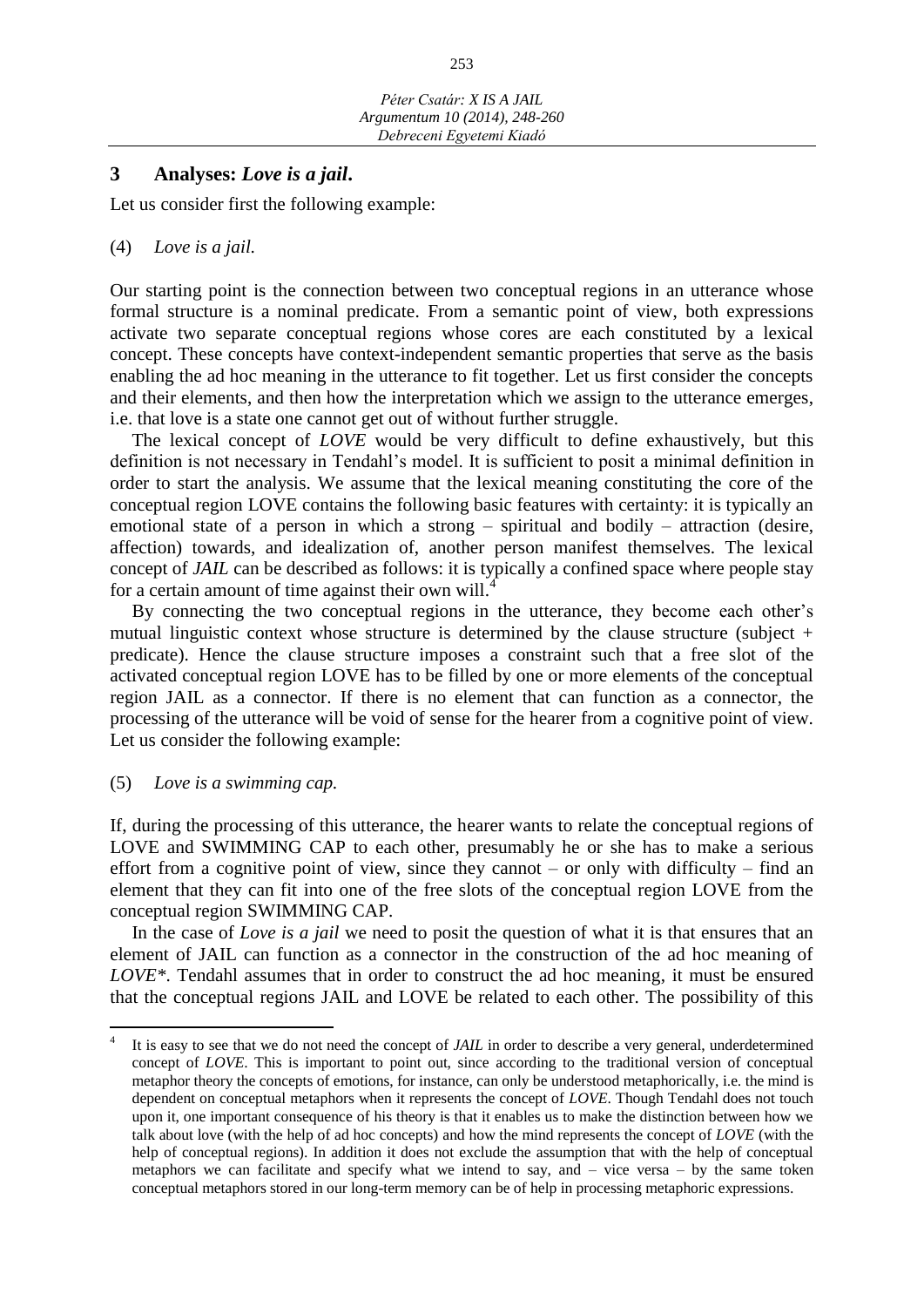connection is provided by conceptual metaphors which are stored in the long-term memory. The question arises what kind of connection obtains between the system of conceptual metaphors and the different conceptual regions.

However, it is a considerable difference in relation to traditional conceptual metaphor theory that Tendahl does not assume conceptual metaphors whose content is finely elaborated, but, by accepting Grady's distinction between primary and compound metaphors (Grady 1997) he starts out from the assumption that it is primary metaphors that function as connector elements and bring about the metaphorical ad hoc meaning by connecting the two conceptual regions. At the same time, since traditional conceptual metaphor theory is not concerned with the emergence of metaphorical ad hoc meanings, Tendahl considers the mental spaces of blending theory to be the terminological apparatus which helps to describe on-line metaphorical meaning construction.<sup>5</sup>

According to the assumption of the hybrid theory, in the metaphor *Love is a jail*, the primary metaphor STATES ARE LOCATIONS/CONTAINERS has the role of the connector which henceforth connects the regions of JAIL and LOVE. The conceptual metaphor STATES ARE LOCATIONS/CONTAINERS is thus neither part of the lexical concept of *JAIL* nor that of *LOVE*, but is an external knowledge structure that is, however, very easily accessible during the use of these lexical concepts, since we find among the basic features of *JAIL* that it is a PLACE and among the basic semantic features of *LOVE* that it is a STATE. And if we activate both, the conceptual metaphor capable of connecting them will be naturally activated too. If this relationship occurs repeatedly and with sufficient frequency, it gets stored in long term memory in the form of a conventionalized metaphor.

Before we address the question of what advantages this procedural model may have, let us take a look at two readings of another example.

(6) *'Szabadságra megyek'– szokták mondani az emberek, amikor egy ideig nem mennek be a munkahelyükre. Különös dolgot sugall ez: mintha a munkahely börtön lenne. Pedig a munkának, amelyet a felnőtt végez, jó esetben nem kellene tehernek lennie, inkább olyan foglalatosságnak, amely örömet is okoz.* (Tóth & Valaczka: 110) *6*

In this example, too, it is the connector STATES ARE LOCATIONS/CONTAINERS that links the two conceptual regions. Among the basic features of the lexical concept belonging to the conceptual region JOB we find a strong connection of different conceptual domains via connector elements: the place (WORKPLACE) where people (WORKER) work (WORK), that is, where they MAKE MONEY, and where they SPEND a certain amount of TIME. However, we need to take into account the fact that here we do not encounter a STATE, as we do in the case of LOVE, because STATE is not a basic feature of the lexical concept *JOB*. Therefore, we can assume that, in this case, the relationship between the conceptual region of JOB and the

 $\overline{a}$ 

<sup>5</sup> For the theory of primary and compound metaphors see especially Grady (1997) and Lakoff & Johnson (1999: 57-58). Grady proposed that most fundamental image schematic metaphors, such as ACTIONS ARE MOVEMENTS, REASONS ARE PHYSICAL FORCES, HAPPINESS IS UP, SEEING IS GRASPING, GOALS ARE DESTINATIONS etc., should be treated separately, since these metaphorical schemata are universal, and presumably compound conceptual metaphors are also based on them. Primary conceptual metaphors are universal, since they reflect elementary experiences that can be traced back to the biological and physical conditions of the human species. Compound metaphors are built upon these primary metaphorical schemata. Such a compound metaphor would be LOVE IS A JOURNEY.

<sup>&</sup>lt;sup>6</sup> English translation: 'I'm going on holiday [lit. I'm going on liberty/freedom] – people often say, when they do not attend their workplace for a while. This implies a strange notion: *as if a workplace were a jail*. But ideally, the job done by an adult should not be a burden, but an activity that also pleases one.'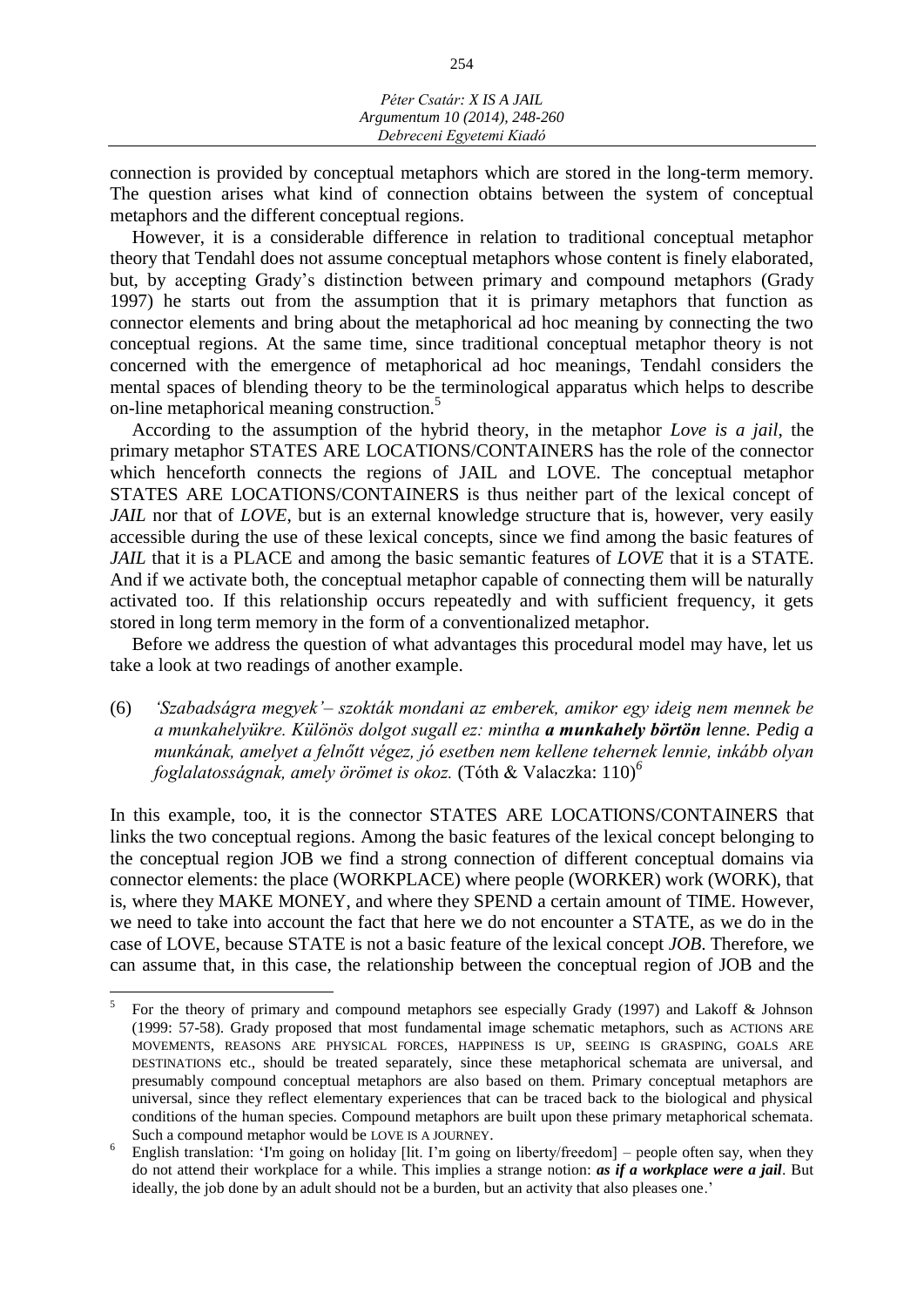conceptual metaphor STATES ARE LOCATIONS/CONTAINERS is not as tight and direct as in the case of LOVE. But, there is an indirect connection between JOB and JAIL. The conceptual region JOB is naturally connected to the conceptual domain of WORK, too, since one of its central features is WORKPLACE, i.e. the place where work has to be done by a person (WORKER). The lexical concept *WORKER* is also part of the domain WORK, one of whose basic features is that workers have some kind of EMOTIONAL RELATIONSHIP with their workplace. This relationship can be either positive or negative. In the case of the metaphor MY WORKPLACE IS A JAIL, the negative attitude is elaborated by the conceptual metaphor FREEDOM OF ACTION IS FREEDOM OF MOTION: the work activity is mostly connected to a specific location, and the employees cannot leave their workplace at any time. In order for us to be able to describe one's mental attitude as being in a certain place, we use STATES ARE LOCATIONS/CONTAINERS as a basis. At the same time, it is a second, different metaphor that specifies whether this attitude is a negative or a positive one.

It is as a result of the contextual pressure that the word *workplace* appears in a metaphorical construction whose structure is X IS A JAIL, i.e. it is a location. Since we assume – even if we are not aware of it – that the speaker intends to convey relevant information, the process of interpretation does not break down because it would be rather meaningless to state that a location is nothing else than another location (except if we are comparing physical places). The mind, in order to achieve the greatest cognitive effect possible (with the least effort) looks for the closest and most satisfying interpretation, which will be that the worker conceives of work as a burden, and the workplace as a treadmill.

(7) *I get along with my colleagues, the atmosphere is calm, and there are no surprises. We work fixed ours, th*e twelve-hour-shifts are exhausting sometimes, but at least no one loses his job here. My boss is a warden who keeps an eye on everybody and everything. We don't have many pr*oblems with the inmates. My workplace is a jail, but I don't feel bad about it, and I do not need to keep it secret from my friends.* (my constructed example – P.Cs.)

This example can demonstrate that here, as a result of contextual pressure, an interpretation comes about that requires only a minimal modification of the lexical concept: based on the lexical concept *WORKPLACE* the ad hoc concept *WORKPLACE\** (with the meaning the place where I work) eventually emerges, and jail gives a minimal description of this place: the place where inmates are kept.

If we take a look at example (8) out of context, then both readings – the metaphorical and the literal – can be simultaneously active:

## (8) *My workplace is a jail*.

The simultaneous presence of both readings is possible because, according to the model, the metaphorical reading is one of the primary readings. More specifically, although the conceptual metaphor STATES ARE LOCATIONS/CONTAINERS is not part of the lexical concepts *WORKPLACE* and *JAIL,* both conceptual regions contain certain free slots which automatically give rise to conceptual metaphors. The use of the relevant conceptual metaphors is restricted just in case the state is interpreted as a physical location (i.e. a correctional institution). If there is no contextual pressure favouring any of the readings, both readings will be active. (The same does not hold, however, of the metaphor LOVE IS A JAIL.)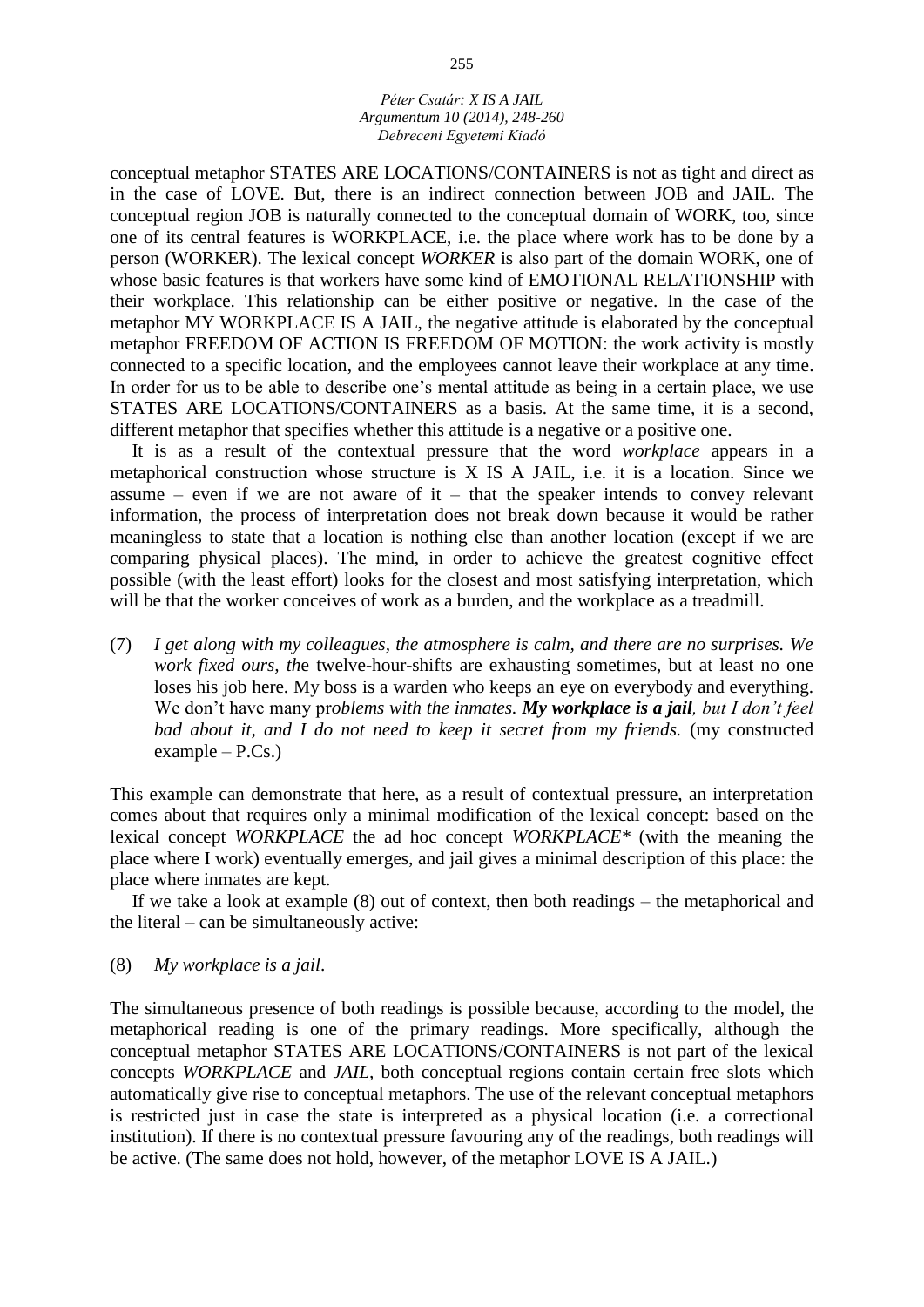# **4 Advantages of the hybrid theory**

In order to interpret metaphorical expressions, the hybrid theory relies on relevance theory, as it adopts the minimalist concept of meaning, the principles of ad hoc expressions, the principle of optimal relevance,<sup>7</sup> and borrows various terminological items including "conceptual region", "conceptual modulation", and "pressure of context". Furthermore, the hybrid theory utilizes conceptual domains and conceptual metaphors from conceptual metaphor theory, more precisely from the theory of primary and compound metaphors developed by Grady (Grady 1997).

# *4.1 The on-line model of metaphorical expressions*

Tendahl's theory deserves credit for modeling the on-line processing, i.e. the construction and comprehension of metaphors. A further remarkable achievement is that in this theory the status of conceptual metaphors is much more clarified as in the classical version of conceptual metaphor theory. Tendahl considers conceptual metaphors as external knowledge structures which do not belong to conceptual regions, or more precisely, to our lexical concepts that constitute the core of these conceptual regions and function as storage tools of our knowledge.

# *4.2 Conceptual metaphors as procedural and as declarative knowledge*

Although Tendahl assumes that conceptual metaphors are a distinct area in the mind, he does not undertake to differentiate between primary and compound metaphors. In my opinion, in the hybrid theory one encounters the distinction between "knowing that" and "knowing how", which was introduced by Gilbert Ryle (1949/2009) in analytical philosophy. While "knowing that" is equivalent to declarative knowledge, i.e. something that can be put into exact words and involves lexical knowledge, "knowing how" cannot be easily explained in words. Most of us can ride a bike but we would hardly manage to explain how to do it in a subtle form and to impart these skills purely as lexical knowledge.

In Tendahl's theory, conceptual metaphors are forms of knowledge which can be connected to conceptual regions in the process of meaning construction. But the domain of conceptual metaphors is not so homogenous as Tendahl assumes. The primary metaphor STATES ARE LOCATIONS/CONTAINERS is a procedural metaphor, that is, it connects a conceptual region (*LOVE*) and a conceptual region (*JAIL*). As a result, LOVE IS A JAIL is no more a primary but a compound metaphor, and it can be treated as a knowledge structure that is different from primary metaphors. It is not a kind of procedural knowledge that serves as a the basis for the connection between different mental content, but the result of a metaphorical mental operation and it is stored in the mind as a kind of knowledge about the connection of concepts in the form of a compound metaphor.

# *4.3 The systematic nature of conceptual metaphors*

Tendahl (2009) also refers to the fact that the systematic nature of conceptual metaphors requires that they should be considered as independent knowledge structures. However, this does not necessarily mean that certain conceptual metaphors that refer to the same conceptual domain, (LOVE can be JOURNEY, WAR, or BUSINESS) have to be coherent with each

 $\overline{a}$ Cf. Sperber & Wilson (2012)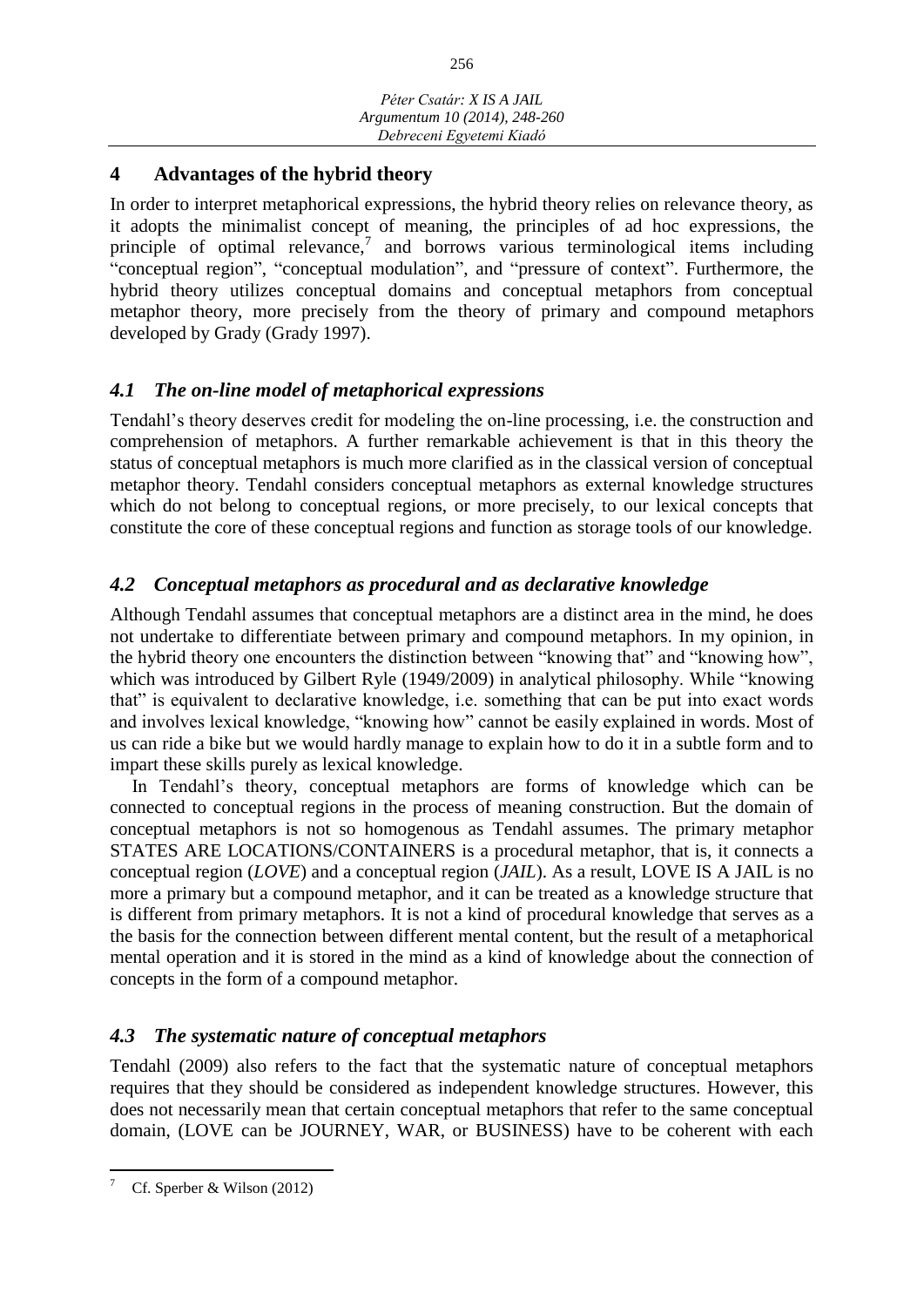other. When constructing *ad hoc* concepts, it will be the context that finally determines which conceptual metaphor should connect a certain conceptual domain that is based on the lexical concept of *LOVE*.

# *4.4 Extension of data sources*

 $\overline{a}$ 

Compared to traditional conceptual metaphor theory (Lakoff 1993), a further advantage of the hybrid theory is that its data sources are not restricted to linguistic data, since this theory also relies on psycholinguistic experiments (Gibbs & Tendahl 2006). In the light of these findings, the assumption that conceptual metaphors represent independent knowledge structures seems to be provable, given that in the course of on-line meaning construction the mind needs the same amount of time to process metaphorical and non-metaphorical expressions.<sup>8</sup>

# *4.5 Responses to the criticism of conceptual metaphor theory*

Despite the fact that the Invariance Hypothesis in Lakoff's theory has been widely criticized (Grady, Morgan & Taub 1996, Murphy 1996), Tendahl considers this principle to be provable. The Invariance Hypothesis states that during the metaphorical mapping the cognitive topology of the source domain, to be precise its structure, is preserved in the target domain. According to the conceptual metaphor LOVE IS A JOURNEY, LOVE can be conceptualized as a JOURNEY because the mind creates systematic correspondences between these two conceptual domains by mapping the inner structure of the source domain onto the target domain.

Criticism of the Invariance Hypothesis has mainly focused on the issue of how various conceptual metaphors are able to structure the target domain at the same time, provided that the inner structure of the target domain is already structured by other conceptual metaphors (e.g. LOVE can be WAR, BUSINESS or HUNGER). This phenomenon – when there are several source domains and only one target domain – poses a problem because all further metaphorical mappings should necessarily be coherent with the metaphorical, cognitive topology that has been previously structured by other conceptual metaphors. Consequently, these projections are not coherent with each other.

In response to this criticism the present theory claims that these projections need not be coherent at all; thus, the Invariance Hypothesis only states that in the process of mapping the structure of a certain source domain is preserved in the target domain. Hence, various conceptual metaphors concentrate on a single aspect of the target domain and consequently have to be compatible not with each other, but at the most with the already existing image schematic structure of the target domain. Moreover, it can also happen that the source domain overrules the basic structure of the target domain. Even in this case it is not the Invariance Hypothesis that is violated but the structure of the target domain which undergoes certain changes. In such cases it is again the principle of relevance that determines whether these changes are effective in a given communicative situation. Examples such as *This is actually the old theory, just in a new cloak* or *just repainted* prove that when expressing something unusual, i.e. that the theory is actually is not new, it is just attempting to appear so, we rather opt for using non-conventional metaphorical expressions that do not pertain to physical buildings. It is once again the principle of relevance that helps us to explain a phenomenon

<sup>8</sup> Cf. http://mixingmemory.blogspot.hu/2004/09/lakoffs-view-of-metaphors.html This article provides a brief and easy-to-read summary of the critical aspects of Lakoff's classical theory.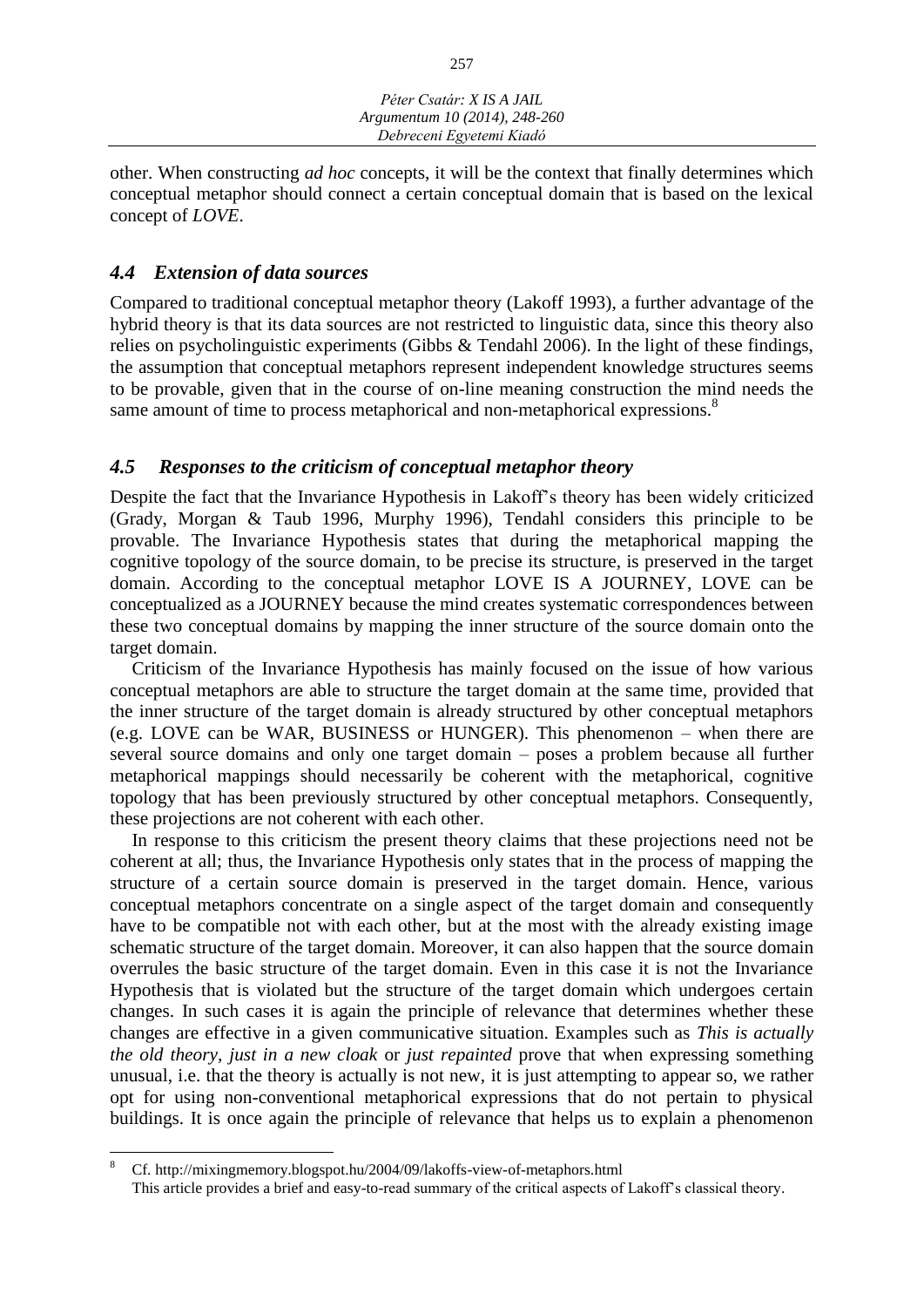which traditional conceptual metaphor theory cannot because it concentrates on structural correspondences and not on meaning constructions.<sup>9</sup>

Traditional conceptual metaphor theory cannot explain why a systematic mapping is not coherent and why certain elements are not transferred to the target domain. The theory seems not to impose any restrictions in this respect. For instance, several elements are mapped onto the target domain from the conceptual metaphor THEORIES ARE BUILDINGS:

## (9) *We have to construct a new theory.* (Kövecses 2002: 30, 83-84)

However, buildings have windows, doors, cellars and attics etc. No references to these parts can be tracked, which could be explained by their incompatibility with the inner structure of the target domain as this structure is actually determined by buildings. Tendahl argues that the Invariance Hypothesis basically refers to what structures *have to be* transferred and not to what content elements *can be* transferred to the target domain. In consequence, Tendahl uses the Invariance Hypothesis in a stricter sense than Lakoff and states that the question of which elements are transferred from the source domain to the target domain is a contextual one. Thus, in some cases we could say that *This part of the theory is the theory's panic room*. In this case, the speaker determines in a given communicative situation if transfer and elaboration of a particular element is relevant or not. In other words, in this respect it is RT that backs CMT, as it is the principle of relevance that restricts which elements are elaborated in the process of the meaning construction of a metaphorical expression.

# *4.6 Integration of imagistic qualities into the theory*

Relevance theory cannot really account for metaphors such as *Oliver is a bulldozer* because when constructing the *ad hoc* concept of a bulldozer, a kind of visuality emerges besides the characteristic features (Carston 2002: 356, quoted by Tendahl 2009: 145). Nevertheless, this cannot be conveyed in the form of propositional information. Therefore Tendahl considers that we should explore how such visual information can also be integrated (Tendahl 2009: 145-148).

# *4.7 The question of metaphorical motivation*

In connection with the very same example Tendahl also points out that relevance theory cannot explain why it is particularly physical features which underlie psychological ones. In the example *Oliver is a bulldozer,* there are underlying physical features: strength, which is associated with the figure, psychological feature of strength, as well as relentlessness in a physical sense and relentlessness in a psychological sense. Cognitivist theories would claim that this derives from the conceptual metaphor PSYCHOLOGICAL FORCES ARE PHYSICAL FORCES. Such primary metaphors hold a special position in Tendahl's theory; however, this example shows that a hybrid model could handle questions that relevance theory fails to.

 $\overline{a}$ Cf. Tendahl (2009: 121)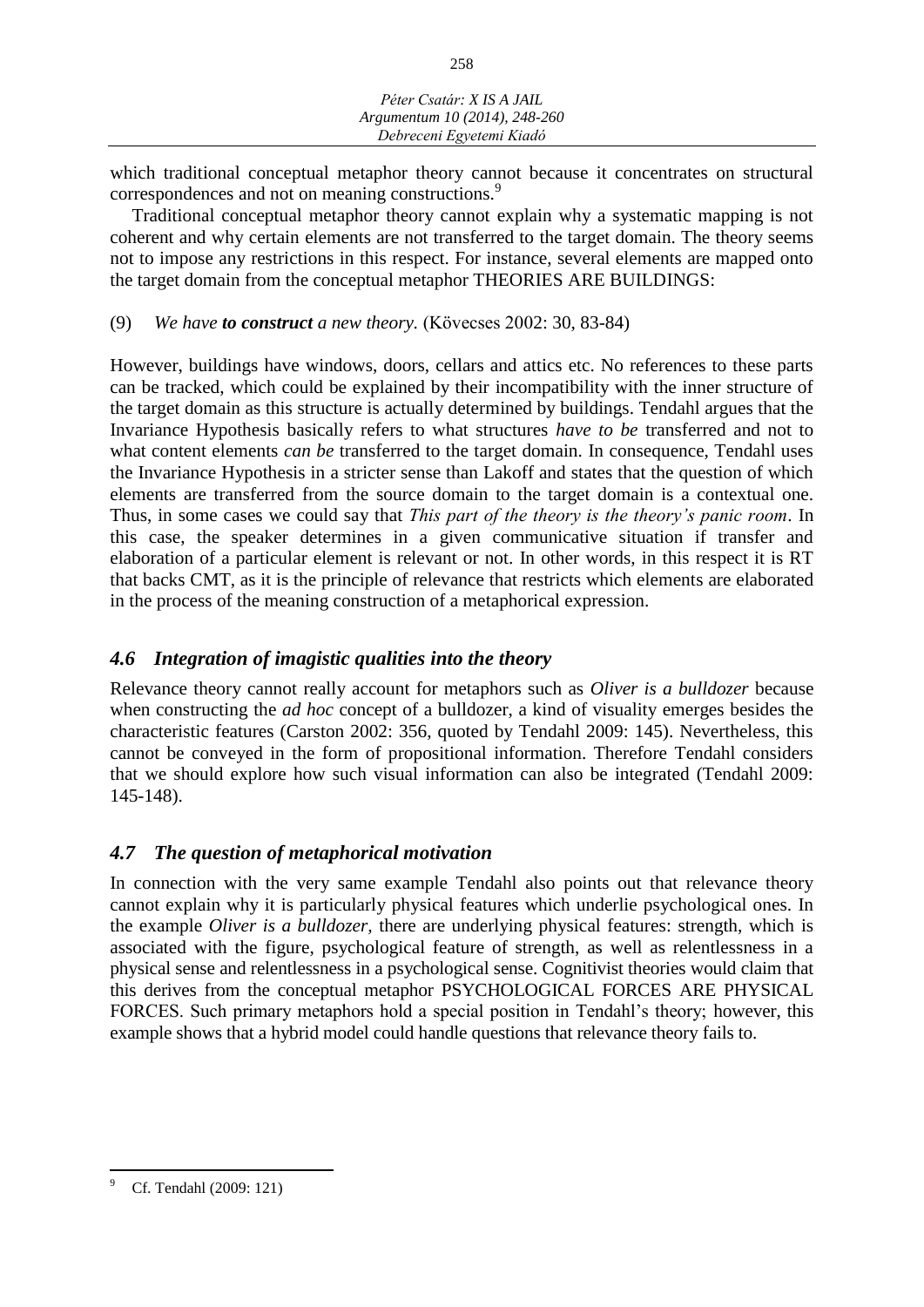# *4.8 Advocating the continuity hypothesis*

Tendahl accepts the relevance theoretical assumption regarding the homogeneous processing of meaning, i.e. there are no differences between literal and metaphorical meanings, since for the types and modes of the processing of meaning: "literal expressions, conventional and novel metaphors, category crossing and category modification metaphors all work similarly" (Tendahl 2009: 246). The hybrid theory is a model which does not have to assume metaphorical mapping as a separate mechanism in the on-line construction of meaning. Nevertheless, it states that due to frequent usage, relationships between the conceptual domains are generated automatically and these relationships are stored in knowledge structures of compound conceptual metaphors and the contextual pressure makes the mind activate these relationships.

# **5 Concluding remarks**

Relying on Tendahl's hybrid theory, which sets out from the compatibility of relevance theory and conceptual metaphor theory, the following conclusions can be drawn in connection with the two questions, stated at the very beginning of this paper.

The system of conceptual metaphors is integrated in the hybrid model as procedural and declarative knowledge. One type of conceptual metaphors, i.e. primary metaphors can function as connector elements between conceptual regions and external conceptual domains. On the other hand, compound metaphors can function as external knowledge structures, although their status is not clarified in every detail. Are they distinct conceptual domains of metaphorical origin or are they simple labels for connected conceptual regions and conceptual domains, or probably both?

The other question concerning the integrability of the assumptions of conceptual metaphor theory and relevance theory is a metatheoretical one. Conceptual metaphor theory is based on a genuine holistic theory of the mind, whereas relevance theory has a massive modular conception. Whether the contradiction between these two conceptions of the mind can or cannot be resolved is a very difficult question. However, this question can be answered by a theoretical reconstruction carried out in a metatheoretical conceptual framework, which is an aim not pursued here. $10$ 

## **References**

- Carston, R. (1996): Enrichment and loosening: complementary processes in deriving the proposition expressed*? UCL working papers in linguistics* 8, 205-232. Reprinted 1997 in *Linguistische Berichte* 8. Special Issue on Pragmatics, 103-127.
- Carston, R. (2002): *Thoughts and Utterances: The Pragmatics of Explicit Communication*. Oxford: Blackwell.
- Carston, R. (2010): Lexical pragmatics, ad hoc concepts and metaphor: A Relevance Theory perspective. *Italian Journal of Linguistics* 22.1, 153-180.

 $10$ <sup>10</sup> This is one of the starting points of Stöver's (2010: 166-183) criticism of Tendahl. Stöver (2010) also argues for a hybrid theory which is, however, pointedly modular in structure.